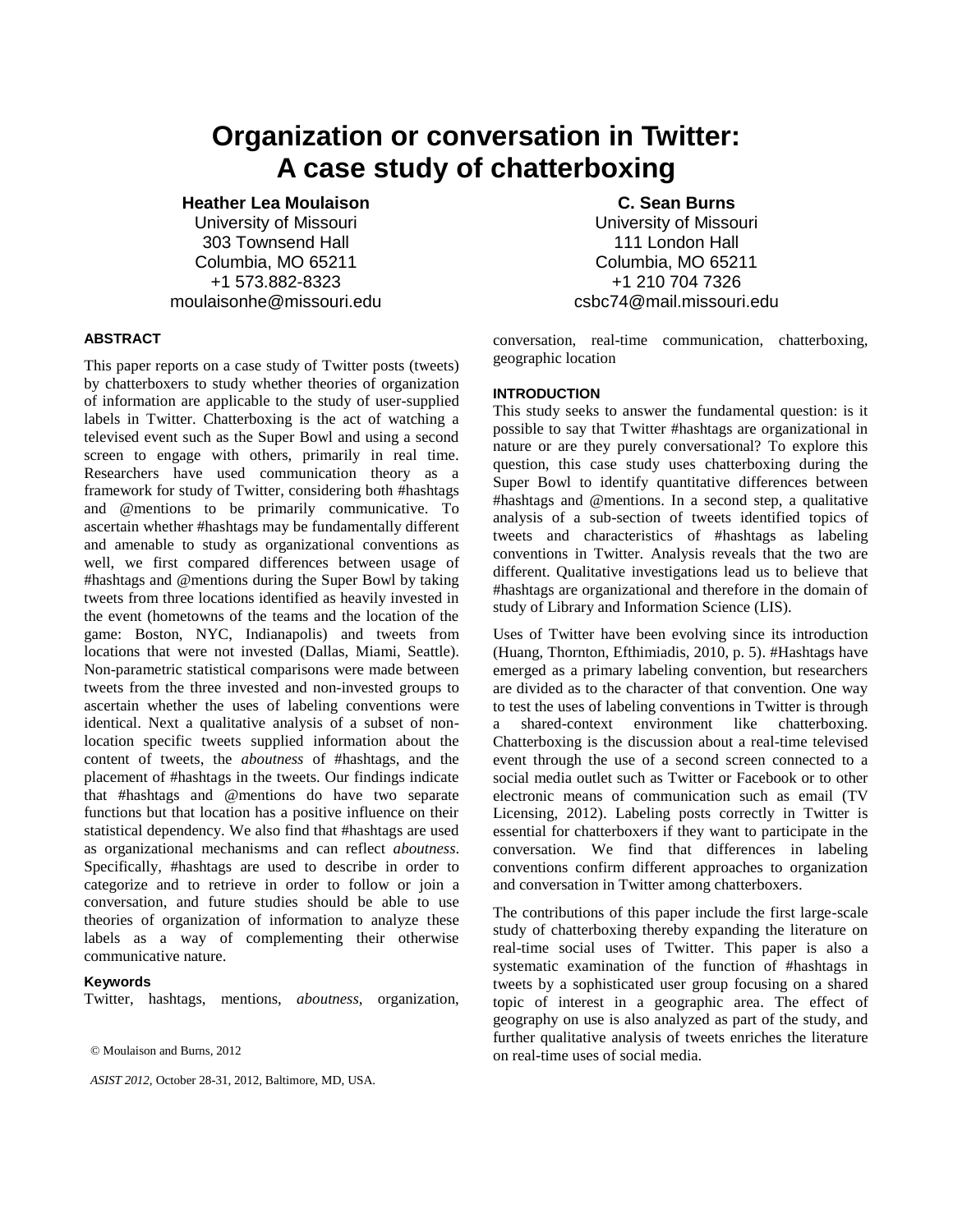# **REVIEW OF THE LITERATURE**

# **Twitter as a Social Medium for Communication**

Twitter is a microblogging platform allowing users to post short, 140-character messages. Users are able to follow other users' accounts and to follow the Twitter stream of posts from all users concurrently and in real-time. Tweets by users in geographic proximity may also be viewed. Users generally connect to their accounts on Twitter through web browsers on computers and tablets and through apps on smartphones and tablets. Twitter's API has been made available to the developer community allowing for the creation of other interfaces to interact with Twitter and its contents. Some examples of web-based third-party access are through HootSuite (hootsuite.com) and TweetDeck (tweetdeck.com) for which a desktop client also exists. Smartphone applications for the two services already mentioned along with Twitteriffic (http://twitterrific.com/), and others also exist.

## **Labeling Conventions within Tweets**

Twitter is a noisy medium (Jackoway, Samet, & Sankaranarayanan, 2011; Honeycutt & Herring, 2009), with a broad range of topics being tweeted currently at any given time. The noisiness of the platform creates difficulty for users both in following conversations and in being heard. Early use of Twitter by a user-base already familiar with technology such as the ones in San Francisco and those at South by Southwest (Levy, 2007) paved the way for importing labeling conventions already in use on Internet Relay Chat (IRC) channels such as the use of the *at sign* (Honeycutt & Herring, 2009). The three main conventions for labeling tweets include the use of the *hash mark* or pound sign  $(\#)$ , the use of the at sign  $(\mathcal{Q})$ , and the use of the characters "RT" to indicate that a post has been retweeted.

**#Hashtags.** #Hashtags in Twitter are short labels with a hash mark or pound sign preceding the characters of the text string. #Hashtags either serve as a label like social tags in sites like Flickr, or they function as a prompt for comment (Huang, Thornton, & Efthimiadis, 2010, p. 3). Because there are no official Twitter #hashtags nor is there a #hashtag registry, users are free to create and use #hashtags. Not all #hashtags have meaning or are meant to be interpreted seriously (Weng, Lim, He, & Leung, 2010). Yang and Leskovec (2010) found that Twitter users with very high numbers of followers were least influential in the social realm of #hashtag adoption by followers, though they were good at informing these followers by sharing news. Users with an intermediate number of followers have a higher degree of influence (p. 9). Uses of #hashtags can overlap between users and groups, and community members may not all use the same #hashtag to label their posts. Organizers of groups such as conferences or events can decide on and announce a recommended #hashtag; the consistent use of the suggested #hashtag allows conferencegoers and non-attendees alike to follow and interact with the conversation surrounding the event. #Hashtags may not be unique, and disambiguating threads posted by different user groups may prove to be challenging for users.

In the larger context of Twitter, #hashtag use populates lists of trending topics featured on the Twitter website and in many third party software (Huang, Thornton, & Efthimiadis, 2010), although not all trending topics are #hashtagged; the authors have the impression that some are paid advertisements. The adoption of new #hashtags on Twitter was investigated by Huang, Thornton, and Efthimiadis (2010) who, in comparing their use to tags in Delicious, found #hashtags to be fundamentally different because they can prompt conversation.

**@Mentions.** @Mentions on Twitter add the *at sign* immediately preceding a user's Twitter handle (user name). The use of @mentions provides coherence in an otherwise seemingly disorganized system where posts are displayed in chronological order (Honeycutt & Herring, 2009). In their 2009 study, Honeycutt and Herring found that roughly 30% of all tweets in all languages included @mentions, and they note that this percentage is double the reported rate from 2006 (p. 8).

*RT* **Retweets.** A tweet that is retweeted (reposted) from another user conventionally begins with the letters *RT* followed by the @mention of the original author's handle and the original message, which may be edited for space.

# **Conversation and Organization on Twitter**

When attempting to decide on a theoretical framework to use in the study of #hashtags, it became apparent that conflicting schools of thought exist as to the nature of #hashtags and their function in tweets. Conventions for labeling in tweets can be seen either as conversation or of organization. For the purpose of this study, conversation implies information sharing between and among interlocutors while organization implies curation, analysis, and assumed retrieval. Weng, Lim, He, and Leung (2010) see #hashtags as keywords or phrases that may or may not be interesting or adopted (p. 1121). Because of the similarity of the mechanics to social tagging, the #hashtag convention can be considered an organizing mechanism. Huang, Thornton, and Efthimiadis (2010) raised the question of conversation versus organization in relation to #hashtags, concluding that *a priori* #hashtags are not organizational in nature because users are not indexing for retrieval at a later date. They feel that the goal of #hashtag use is different from *a posteriori* tagging in social media sites (p. 1); instead, Twitter users use #hashtags to join and participate in a discussion (p. 5). Conversely, Efron (2010 & 2011) assumes #hashtags to be organizational, lending themselves to the study of retrieval of tweets.

The study of @mentions has been less fraught. Honeycutt and Herring (2009) interpret any use of @mentions as promoting conversation and potentially collaboration.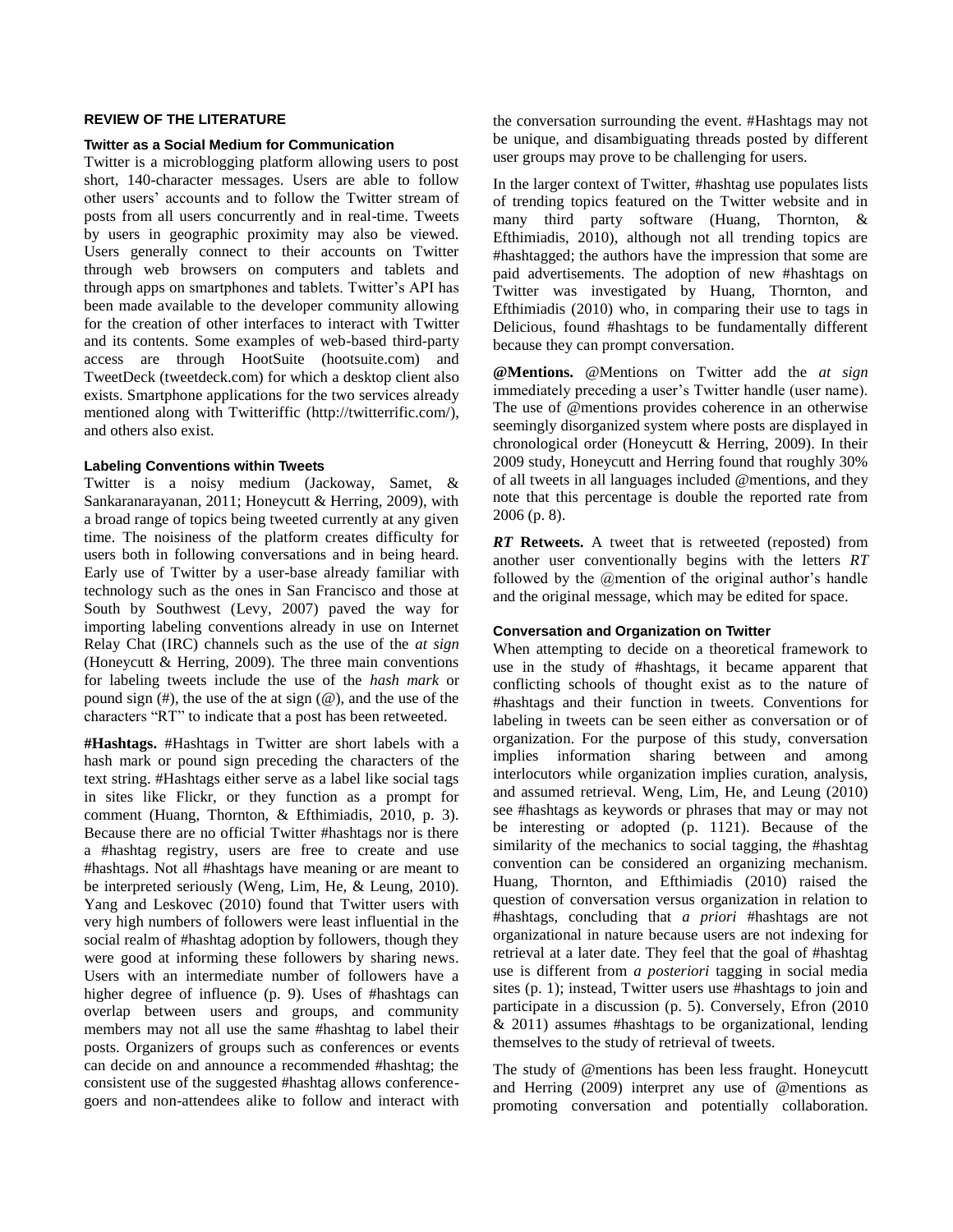Within an hour of being tweeted, 31.2% of tweets with @mentions received a public response indicting that mentions promote conversation (Honeycutt & Herring, 2009). Retweets, as studied by boyd, Golder, and Lotan (2010), are also considered to be conversational. If @mentions and #hashtags are both conversational as some researchers suggest, then we theorize they will be used in a way that is consistent within tweets.

# **#Hashtags as** *Aboutness,* **or Tagging Talk: Theoretical Considerations**

Although, as noted, there is some belief that #hashtags are less an organizational device and more a communication device, when #hashtags are compared to the kind of tagging done on social bookmarking sites, the #hashtag as primarily an organizational device seems to offer a better explanation of their use in tweets. For example, #hashtags apparently describe or interpret the content of a tweet and in this performance, they express *aboutness*, as indexers understand the term (Maron, 1977) and as folksonomies might be understood (Peters and Stock, 2007). They also have the ability to index a conversation based on their content, and therefore they function as pointers to these conversations. Furthermore, #hashtags seem to share the same benefits and problems as Peters and Stock (2007) note that folksonomies do, where benefits include a type of low cost indexing, identification of communities, and so forth and while problems include an uncontrolled vocabulary, language merging, and so forth.

However, unlike professional index terms and folksonomies, #hashtag use is far more transient since tweets quickly come and go. Thus, unlike folksonomies, such as on social bookmarking sites (Kipp, 2010), and controlled index terms, as used in bibliographic description (Saracevic, 2007), conceptualizing them as expressions of *aboutness* and as having an indexing function is much more constrained by their temporality. This mostly likely explains why #hashtags are not, at present, used in any formal retrieval system, although, as Huang, Thornton, and Efthimiadis (2010) indicate, the acquisition of the Twitter archives by the Library of Congress implies that tweets will at a future point be searchable and that user behavior may change. Further, as natural language terms not unlike like tags in social media sites, #hashtags cannot suffer from an "indexer effect" (De Bellis, 2009). Overall, what separates #hashtags from professional indexing is the lack of control, and what separates them from tagging is their impermanence, given that older tweets are not easily retrievable.

It is true there is a sense that #hashtags have a stronger communicative function than folksonomies have, but this seems to be related to what the #hashtag describes --- the tweet, which itself must be taken into consideration as something that is part of a real time conversation, and to the purpose of tweeting. Thus, the communicative nature of a tweet as the object of description differs from other objects of description where tagging is used, such as social bookmarking sites and image sites (Ransom and Rafferty, 2011). Furthermore, just as the nature of tags work differently for textual items and non-textual items (Peters and Stock, 2007), they also seem to work differently depending on the first order purpose of the item, such as whether the item is a fixed blog post or a fast moving tweet. This should not be surprising, as Hjørland (2001) notes, *aboutness* may very well depend on the role it performs, and any theory should therefore take this into consideration. It follows that since #hashtags possess a strong communicative function, any theory of #hashtags as *aboutness* should probably incorporate a relevant communication theory

# **Mobility and Geographic Location**

Tweets can emanate from users with apps installed on mobile devices or tablets; they can be posted through the Twitter web interface on a web browser; or they can be made through a third-party client installed on a user's personal computer. We theorize that users coordinating events in real-time will direct their tweets to particular users through the @mention and that users describing and organizing their own personal tweets will tend to use #hashtags. Location-based aspects of Twitter can contribute to the richness of the data (Jackoway, Samet, & Sankaranarayanan, 2011). It is possible to know who in proximity is tweeting and to see the content of those tweets. Location and mobility contribute to the overall quality of the conversation on Twitter.

# **Chatterboxing**

Chatterboxing, a term coined in the TV Licensing report (2012), is the participation in a social media platform discussion about a television show (the *box*) in real-time and is identified as a "widespread phenomenon" in the UK (TV Licensing, 2012, p. 10). Although chatterboxing may be a new term, dividing one's attention by engaging in emerging communication technologies and attending to another event is not new. For example, Mueller (2009) discusses the classroom complications of a "digital underlife" as it plays out in a type of digital "backchannel." Marwick and boyd (2010) write about how content producers imagine their audiences when they use social media technologies such as Twitter. (2010).

Research about engaging in social computing while consuming "traditional media" is growing. Much of this research is motivated by the market; Twitter (2011) itself encourages content creators to engage their audiences on the platform during televised events. BlueFin labs (bluefinlabs.com) and TrendrrTV (http://trendrr.com) have been monitoring social media use during real-time television events as well, but their goals are to produce data for marketers to be used in ad creation (Kafka, 2012b). The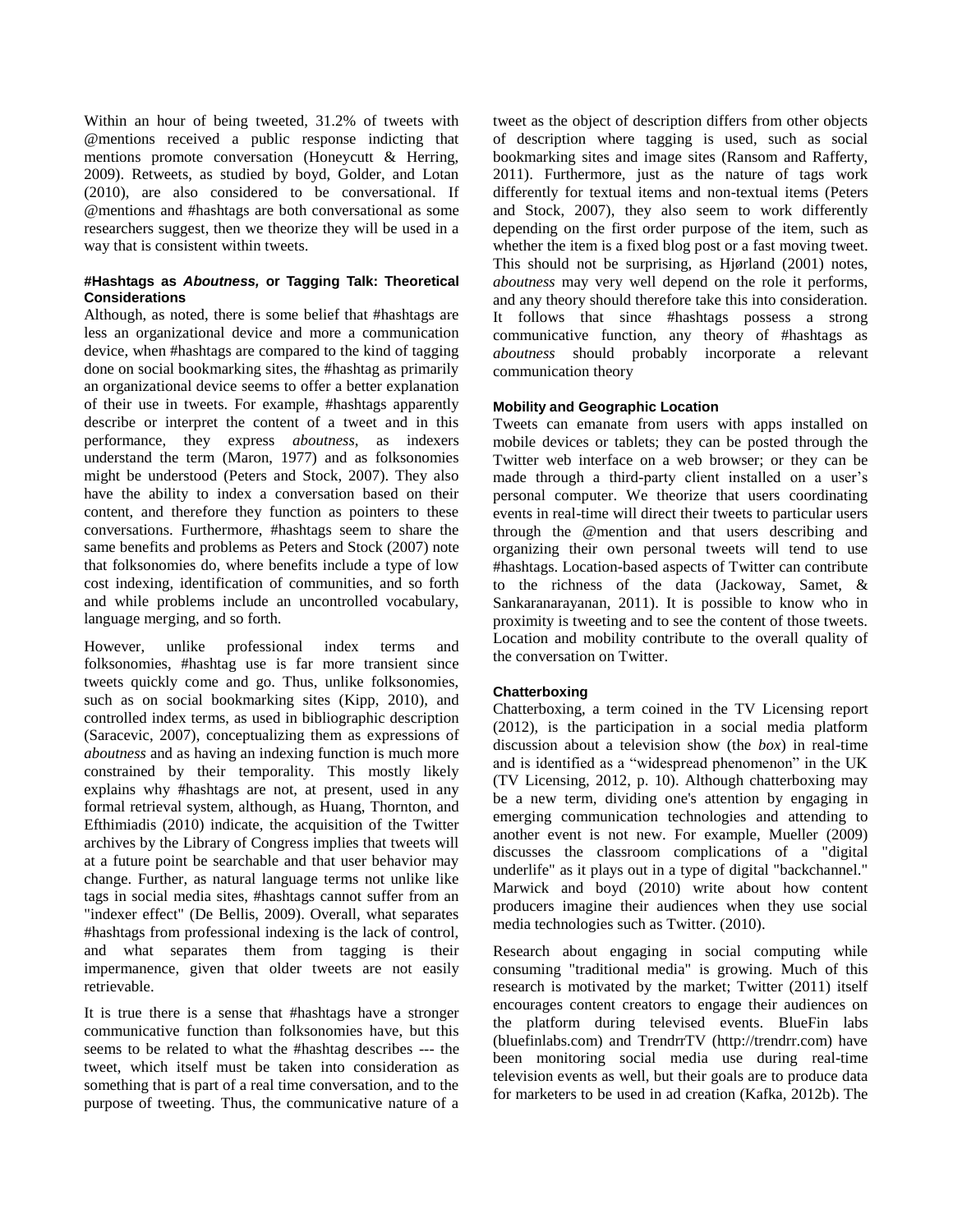potential for "massively-multi-person conversation" through the use of #hashtags has been previously acknowledged (Huang, Thornton, & Efthimiadis, 2010, p. 3); it can be an efficient way for users of the *second screen* model to follow each other's posts, and for researchers to follow the conversation as well.

Chatterboxing is prevalent among those who watch television. Young British television viewers are chatterboxing more than older ones, but 26% of those surveyed reported commenting on a television program "on a second screen" (TV Licensing, 2012, p. 10). Chatterboxing has modified some viewing habits of respondents under the age of 35, with nearly one-fifth (19%) watching important programs in real time to avoid "social media spoilers" and 17% of them watching a missed show as a result of chatterboxing (p. 11). Table 1, reproduced from the data in the TV Licensing/BBC report, shows the percentages of users who chatterbox, by age.

| Age group          | $\frac{9}{6}$ |
|--------------------|---------------|
| 18-24              | 46%           |
| 25-34              | 43%           |
| $35 - 44$          | 31%           |
| 45-54              | 21%           |
| 55-64              | 14%           |
| Over <sub>65</sub> | 11%           |

# **Table 1: Percentage of people chatterboxing (TV Licensing, 2012, p. 10)**

Chatterboxers who worry about social media spoilers can be considered avid consumers of social media. We assume they are also at ease with the Twitter labeling conventions mentioned above, as these are the mechanisms that allow for participation in the online conversations. As they follow both screens, chatterboxers have as a basis for their conversations the shared content on the television; they adhere to the shared conventions for discussion on Twitter when they choose to use the trending #hashtag promoted by other chatterboxers.

# **Real-Time Social Viewing**

Already in 2009, Twitter was being described as the "new pulsating heart of the real-time Internet" (Malik, 2009). Chatterboxing may be seen as a logical progression for viewers who are already using social apps like GetGlue (getglue.com) to check in to events in real-time and to advertise potentially their activity to friends and followers on Facebook, Twitter, and Tumblr. Nationally televised real-time events like Super Bowl XLVI can be topics of interest in the social media sphere. Teams from two major East Coast cities (New England Patriots from Boston area, Massachusetts and Giants from New York City area) played

in the Midwest (Indianapolis, Indiana) on February 5, 2012, with the team from New York ultimately winning in the final moments. Ticket holders watched the game at the Lucas Oil Stadium and on-site fans participated in events in Super Bowl Village<sup>1</sup>. Around the country, fans watched at home and in public venues.

At the time of writing, 173,753 users had checked in to Super Bowl XLVI on GetGlue<sup>2</sup>. BlueFin reported the Super Bowl as being the largest social TV event recorded at the time, with a total of 12.2 million social media comments during the game. This number represented a growth of nearly 600% over social media comments in the previous year's game (BlueFin, 2012). TrendrrTV reported a higher number and one that focused on Twitter instead of on social media in general: Mark Ghuneim of TrendrrTV reported 15.8 million tweets during the Super Bowl in 2012, up from 3.01 million in 2011 (Kafka, 2012a). Twitter as a medium provides a venue where the "public interplay of voices […] give[s] rise to an emotional sense of shared conversational context" (boyd, Golder, & Lotan, 2010, p. 1); this shared context can be a major sporting event such as the Super Bowl. The instantaneous aspects of Twitter along with its mobility have helped it evolve into a medium to support the viewing of real-time televised events and shows and as a *second screen*.

## **Qualitative Analyses of Tweets**

Inferring meaning based on tweets is an uncertain task. Topics of tweets are difficult to ascertain because tweets themselves are ungrammatical and internally noisy (Michelson & Macskassy, 2010). Content analysis and other qualitative analyses of tweets are nonetheless undertaken in studies of Twitter usage, often on subsets of tweets as a way of gathering a richer data pool. Huang, Thornton, and Efthimiadis (2010) used qualitative methods to analyze the content of a subset of 224 tweets but did not report on the results in their paper. Honeycutt and Herring (2009) analyzed the functions of @mentions in a subset of 200 tweets, to address questions of language of the tweet. Another subset of 50 tweets in English was analyzed to count specific instances of the @mention in tweets (Honeycutt & Herring, 2009). In another Twitter study, user topics of interest were analyzed, with a pilot of four users' tweets being compared against Wikipedia to test the topicality of the content (Michelson & Macskassy, 2010). As with other studies where an online user-created artifact is analyzed, Twitter studies that are qualitative in nature are unable to state with certainty the topic of a given tweet or the intention of the user.

l

<sup>1</sup> http://www.indianapolissuperbowl.com/files/SuperBowlVi llage\_Map\_FINAL.pdf

<sup>&</sup>lt;sup>2</sup> http://getglue.com/tv\_shows/super\_bowl\_xlvi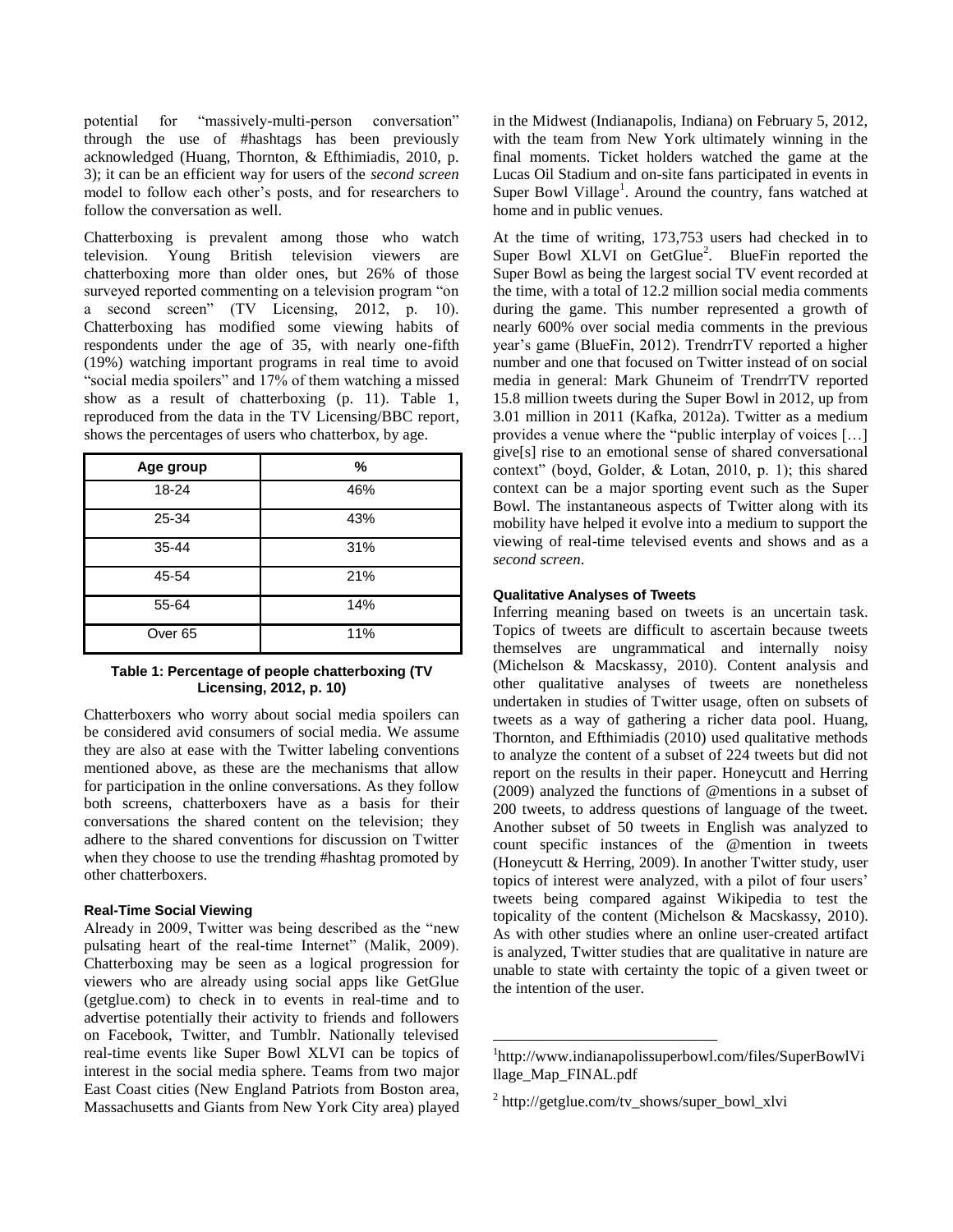## **RESEARCH QUESTIONS**

The primary research questions being investigated in this study are the following:

RQ1: Are @mentions and #hashtags in posts (*tweets*) different enough to represent two different labeling conventions?

To address the question of differences, tweets were taken from specific locations during a chatterboxing event where half of the locations implied more active involvement on the part of Twitter users.

RQ2: To what extent do #hashtags indicate *aboutness* in tweets?

A related question helps us understand the appropriateness of theories of organization of information in future analysis and study of tweets. In order to address these questions, we analyzed and studied labeling conventions in Twitter-based chatterboxing during a real-time nationally televised event as a case study.

# **METHODOLOGY**

The 2012 Super Bowl, held on February 5, 2012, was a nationally televised event with a large anticipated chatterboxing activity. Tweets from three locations with an invested interest (Boston, New York City metro area, and Indianapolis) in the event and three locations with a noninvested interest (Dallas, Miami, and Seattle) in the event were selected for study; an additional set of locationindependent tweets was also collected. These latter tweets are used for the location-independent qualitative study.

Given that this chatterboxing event concerns a game played between two teams geographically based in two locations and that the game is played in a third location, we use these locations of Twitter users engaged in chatterboxing as a device to examine the conceptual differences of #hashtags and @mentions. The first two invested locations were selected because their teams (geographically-speaking) played in the event and the last because the place hosted the event. Three locations with a non-invested interest were selected only on two conditions: each location had a National Football League team and each location lie in a separate region of the United States. Tweets were analyzed for statistical differences.

Qualitative aspects of location-independent tweets were examined using a subset of tweets. A true random set of 100 numbers between 1 to 1490 was generated using random.org. Of these, 96 numbers were unique. The location-independent tweets corresponding to the selected random numbers were retained for study. Three of these tweets were empty of content and were discarded, leaving a set of 93.

# **Data Collection**

We used the twitteR (Gentry, 2012) package for the R

statistical language (R Development Core Team, 2012) to search and retrieve the respective samples of *tweets*. We retrieved seven sets of data based on seven separate searches using the #hashtag '#superbowl'. Per the GET search (Twitter, 2012) Twitter API, we attempted to retrieve a maximum of *n*=1500 *tweets* per location. The first search was for the '#superbowl' hashtag and was limited only by a date range from 2012-02-05 to 2012-02-06. Despite the broad date range, timestamps indicate all retrieved tweets were posted during the event. The six location-based searches used in this analysis were additionally constrained and bounded by a twenty-mile buffer zone around points defined by the locations' latitudinal and longitudinal coordinates. These coordinates were identified through toolserver.org via the Wikipedia entry for each of the locations.

To aid our study, we used the R programming language to quantify the number of #hashtags and @mentions identified by their respective symbols within each location-based sample. These six location-based samples were divided into separate samples based on these counts. This resulted in six location-based samples representing counts of #hashtags and six other location-based samples representing counts of @mentions. Quantifying and dividing the *tweets* in this way allowed us to conduct statistical comparisons. After a preliminary analysis, an overlap between Twitter posts in the first hundred Boston and NY Metro cases (tweets) was observed. To correct for this, we reduced the sample size for each location to 1,300 cases each, taking the 101:1400 range from each sample. This insured that all tweets were unique and that each sample had the same total count of cases. Furthermore, since the tweets were retrieved using the '#superbowl' #hashtag, each tweet had this #hashtag. The #superbowl tags were thus subtracted from statistical counts, only counting the number of additional #hashtags. For example, in a tweet containing two hashtags, such as #superbowl and #giants, only the #giants hashtag is counted.

#### **Analysis**

In the first part of the analysis, the overall goal was to compare the invested-interest group against the noninvested-interest group to test for differences in the uses of the two labeling conventions. A series of preliminary but necessary steps in the analysis addresses this step. The correlations between @mentions and #hashtags are first examined. The purpose is twofold: to understand the extent of the relationship between the two conventions and to determine whether there is justification for testing each separately in the succeeding group tests. If there is no statistical or substantial relationship between the two, then we assume that @mentioning and #hashtagging are two separate actions and should be examined separately.

Next we examine and compare the three locations within the invested-interest group (Boston  $\sim$  NY Metro area  $\sim$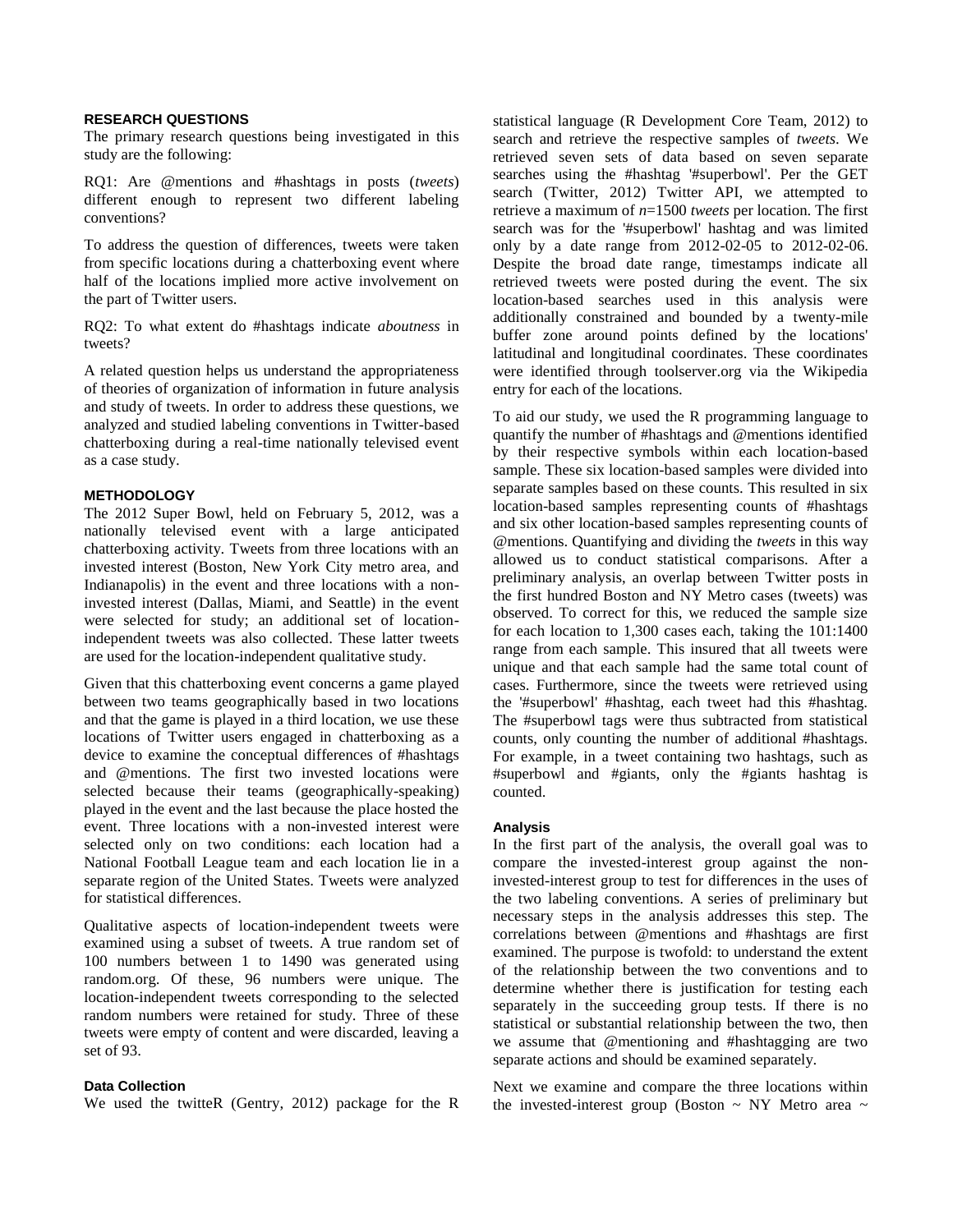Indianapolis). Our goal is to understand whether there is reason to believe that these three locations are similar or come from similar populations. If, based on the relationship test between #hashtag use and @mentioning, we have reason to believe that the two have separate functions, we test each separately. We repeat this process for the three locations within the non-invested-interest group (Dallas  $\sim$ Miami  $\sim$  Seattle) in order to determine whether these locations are similar.

If based on the previous two tests there is a reason to believe that members in the invested-interest group are similar and members in the non-invested group are also similar, we examine and compare the two groups to each other (between the two conversation groups and between the two organization groups, separately). This final statistical test will also say something about the influence of location on Twitter users in their posts during a real time nationally televised event. An analysis of the platform used to post the tweets, when possible, will also be analyzed in a small random sample of tweets to assess the potential degree of mobility of users.

To complement the quantitative methods, a qualitative analysis of tweets informs our understanding of conventions used in Twitter while chatterboxing. By studying a small random sample of tweets (n=100) we can develop a richer understanding of the character of content in Twitter while addressing one of our research questions. Of the 100 random numbers selected from among a set of non-location-dependent #superbowl tags, 93 complete and unique tweets were studied. Content of individual tweets was first analyzed through content analysis. The following four categories were identified, with the first two being

drawn from Honeycutt and Herring (2009)'s list of 12 *content themes*. Due to the limited context of chatterboxing, 12 content themes were deemed unnecessary; two similar *content theme* categories identified by Honeycutt and Herring (2009) were collapsed into one and one additional *content theme* used by them was selected. The second two categories were identified during the process of analysis. Each tweet was assigned one category:

1) Announce/advertise; Information for others: Announces information to the general readership of Twitter; posted information apparently intended for others – may be solicited or volunteered.

2) Opinion: Asserts a subject or evaluative position

3) Game events: Names specific content, players, events that pertain to the real-time game

4) Commercials: Names specific content, products, advertisers that pertain to the real-time commercials being shown

Other information about the tweets is also retained, including language of the tweet and posting platform.

To investigate the *aboutness* of #hashtags in relation to the content of the tweets in which they were located, #hashtags (other than #superbowl) are analyzed in the context of the tweet. These #hashtags are then coded according to their reflection of the tweet's *aboutness* and their relative location in the tweet (*in situ* or as extra-grammatical tags). Finally, to develop a richer understanding of chatterboxers' use of labeling conventions, we tallied the number of RTs in posts from all the locations.

|                 |              | #hashtags |     |    |    |   | @mentions |  |     |     |     |    |    |    |    |
|-----------------|--------------|-----------|-----|----|----|---|-----------|--|-----|-----|-----|----|----|----|----|
|                 | $\Omega$     |           | 2   | 3  | 4  | 5 | >5        |  | 0   |     | 2   | 3  | 4  | 5  | >5 |
| <b>Invested</b> |              |           |     |    |    |   |           |  |     |     |     |    |    |    |    |
| Boston          | 684          | 391       | 116 | 90 | 14 | 3 | 2         |  | 844 | 392 | 46  | 10 |    | 4  | 3  |
| <b>NY Metro</b> | 742          | 299       | 223 | 20 | 11 | 2 | 3         |  | 545 | 663 | 68  | 22 | 2  |    |    |
| Indy            | 661          | 349       | 175 | 72 | 32 | 5 | 6         |  | 669 | 433 | 115 | 32 | 23 | 12 | 16 |
|                 | Non-Invested |           |     |    |    |   |           |  |     |     |     |    |    |    |    |
| Dallas          | 824          | 312       | 104 | 28 | 26 | 4 | 2         |  | 880 | 308 | 75  | 13 | 12 | 3  | 9  |
| Miami           | 845          | 313       | 103 | 25 | 7  | 4 | 3         |  | 842 | 360 | 73  | 17 | 5  | 2  | 1  |
| Seattle         | 878          | 279       | 94  | 39 | 5  |   | 4         |  | 789 | 429 | 58  | 12 | 5  | 2  | 5  |

**Table 2: Frequencies of #hashtags (minus #superbowl hashtag) and @mentions, by location.**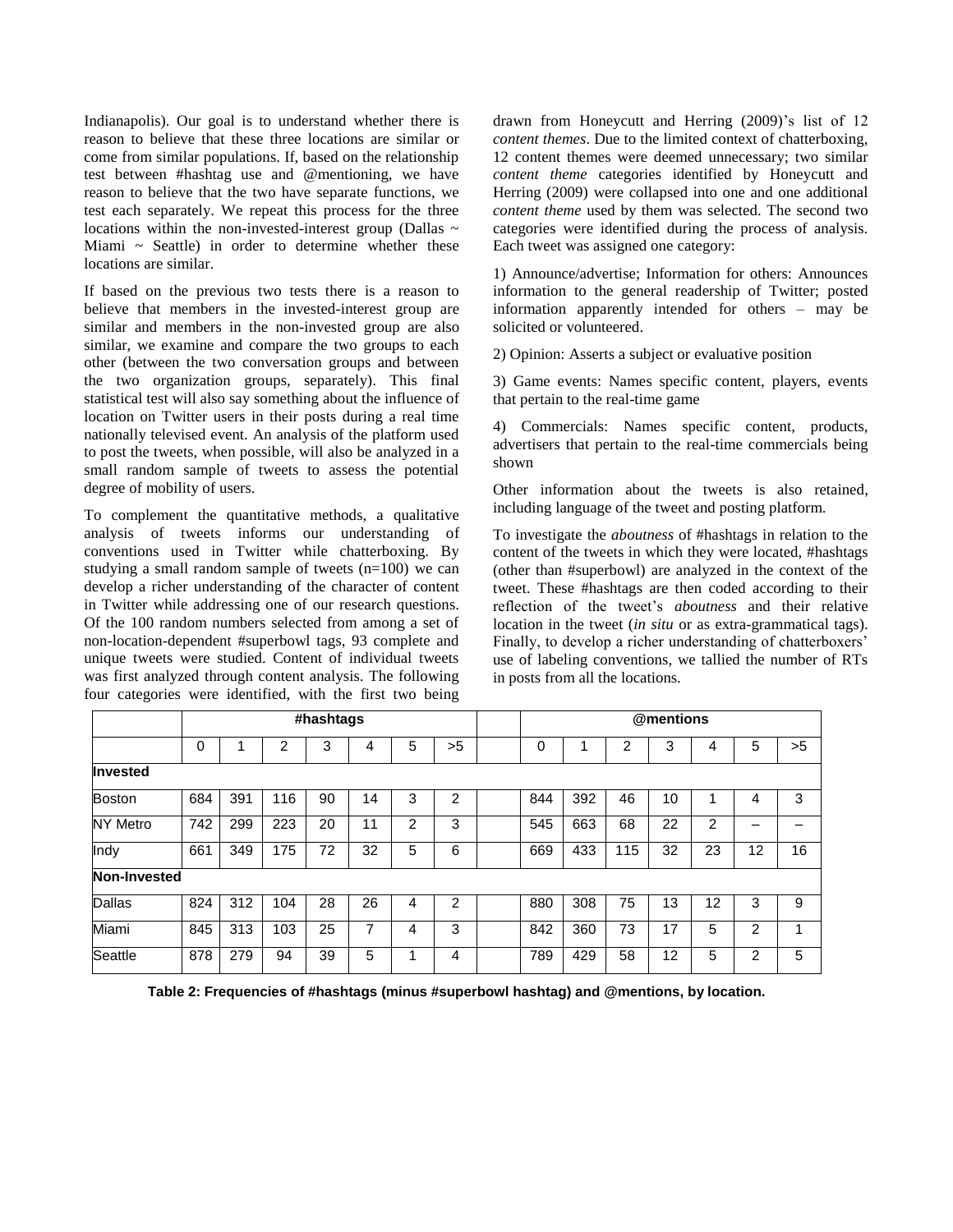|                   | Boston @   | NY Metro @ | Indy $@$  | Dallas @  | Miami @   | Seattle @ |
|-------------------|------------|------------|-----------|-----------|-----------|-----------|
| <b>Boston</b> #   | $.1133***$ | $-.0030$   | $-.0054$  | .0349     | .0234     | $-0.0337$ |
| <b>INY Metro#</b> | .0400      | $.0917***$ | $-0.0444$ | $-0.0185$ | .0189     | .0306     |
| Indy#             | .0180      | .0266      | .0492*    | $.0490*$  | $-0.0138$ | .0039     |
| Dallas #          | .0319      | $-.0094$   | $-.0147$  | $.0478^$  | $-0.0262$ | $-0476^$  |
| Miami#            | .0237      | $-.0573$   | .0014     | $-.0085$  | $.0799**$ | $-0.0193$ |
| Seattle #         | .0124      | .0104      | .0057     | .0273     | .0004     | .0344     |

\*\*\*  $p < 0.001$ , \*\*  $p < 0.01$ , \*  $p < 0.05$ , ^  $p < 0.10$ 

## **Table 3: Kendall's Rank Correlation** *tau* **Matrix, #hashtags to @mentions.**

## **RESULTS**

#### **Descriptive statistics**

Descriptive statistics indicate that the counts of @mentions and counts of #hashtags in each sample are skewed. Except for the NY Metro area's use of @mentions, for each of the eleven other samples, the means are greater than the medians and the standard deviations are greater than the means. Therefore, we chose various nonparametric rankbased statistical methods of analysis. We consider all samples independent and we use the Wilcoxon Rank Sum Test (sometimes called Mann-Whitney) to test two groups and the Kruskal-Wallis for three groups (Conover, 1980; Sprent, 1993). In both cases the null hypothesis is that all populations are identical with respect to their locations (here 'location' refers to a distribution's location along the xaxis), and the alternate hypothesis is that the locations are not identical. All tests are two-tailed. Table 2 shows the frequencies for the use of #hashtags and for the use of @mentions for all locations.

## **Relationship Between #hashtags and @mentions**

Our first task involves examining the relationship between #hashtags and @mentions to satisfy the first research question. Table 3 comprises a Kendall's *tau* (Sprent, 1993) correlation matrix between #hashtags and @mentions in all the samples. Kendall's *tau* is a correlation coefficient based on a ranked set of counts in ascending order. It tests whether two variables are statistically dependent. There are five statistically significant correlations at the *p* < .05, all of them are positive, and the two highest correlations involve locations with an invested interest in the event.

We continued the investigation of organization and conversation use in each location by conducting Chi-Square tests of independence. For this test, we composed 2x2 frequency tables representing the counts of events or nonevents, expressed as 0 indicating no additional use of #hashtags or @mentions and 1 indicating any additional use of the #hashtags or @mentions. Here we test the null hypothesis that the outcomes, as expressed in the relation between organization and conversation, of the event are

statistically independent. As seen in Table 4, we reject the null hypothesis in the case of the Boston, NY Metro area, as well as in the Miami area. This suggests that for these three areas, and especially for the Boston and NY Metro area (highest Chisquare values), watching the nationally televised event in

invested interest areas increases the statistical dependence between #hashtags and @mentions within tweets. This is likely the case because users in Boston and users in the NY Metro area will be tweeting to specific other users in their respective areas as their teams play the game.

|                 |        | df | р         |
|-----------------|--------|----|-----------|
| <b>Boston</b>   | 9.4616 |    | $0.002**$ |
| <b>NY Metro</b> | 7.0798 |    | $0.008**$ |
| Indy            | 0.6637 |    | 0.415     |
| <b>Dallas</b>   | 2.4503 |    | 0.118     |
| <b>Miami</b>    | 5.4624 |    | $0.019*$  |
| <b>Seattle</b>  | 0.0057 |    | 0.9399    |

## **Table 4: Chi-Square test of independence for frequency of #hashtags and @mentions, within each sample.**

This test demonstrates that dependence increases between conversation and organization. The correlations and the Chi-Square values, however, are low enough to let us conclude that #hashtagging and @mentioning are two separate actions and so require separate tests.

#### **Analysis: Invested-Interest Groups**

#### *@Mentions*

The Kruskal-Wallis rank sum test was used to compare @mentions in each of the invested-interest groups: Boston, the NY Metro area, and Indianapolis. The null hypothesis is that these three samples are from the same population. The relationship was significant ( $H = 130.0359$ ,  $df = 2$ ,  $p <$ 0.001). A post hoc pairwise Wilcoxon rank sum test, with *p* adjusted by the Holm method (Holm, 1979), was used to test the null hypothesis in pairwise fashion. The test showed a highly significant relationship between the NY Metro area and Boston ( $p < 0.001$ ) and Indianapolis and Boston ( $p <$ 0.001) and a somewhat significant relationship between the NY Metro area and Indianapolis ( $p = 0.058$ ). This suggests that the NY Metro area and Boston as well as Indianapolis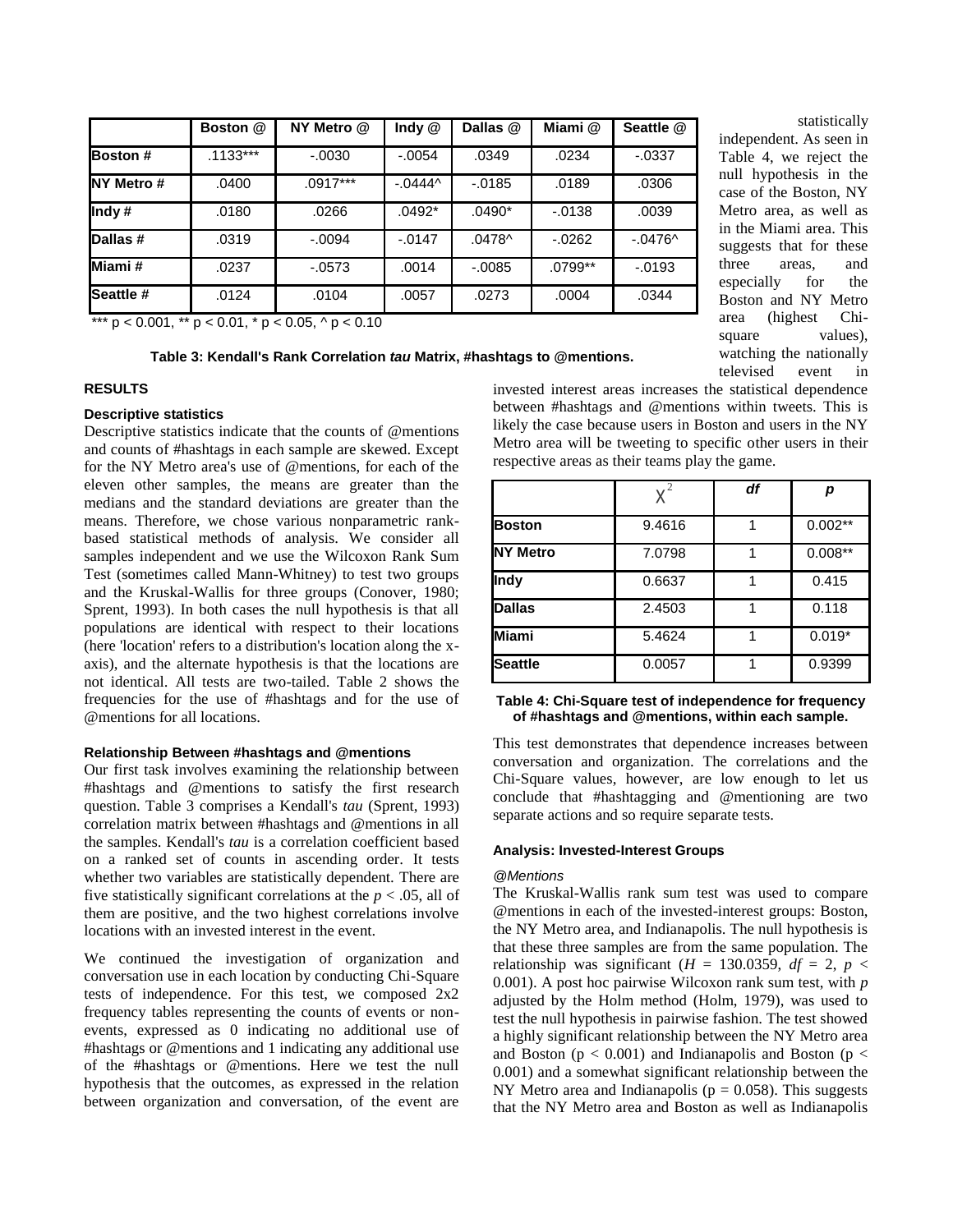and Boston have different distribution locations and only the NY Metro area and Indianapolis probably have the same distribution locations.

#### *#Hashtags*

The Kruskal-Wallis rank sum test was used to compare organization use among the three invested-interest locations: Boston, NY Metro area, Indianapolis. The test was statistically significant ( $H = 12.1263$ ,  $df = 2$ ,  $p =$ 0.0023). A post hoc Wilcoxon rank sum test was used to test the null hypotheses in pairwise fashion. The test only showed a significant result between the NY Metro area and Indianapolis ( $p = 0.0015$ ). This suggests that these two populations do not have identical distribution locations and that the other pairwise comparisons (NY Metro area and Boston; Indianapolis and Boston) probably have identical distribution locations.

#### **Analysis: Non-Invested-Interest Groups**

#### *@Mentions*

We used the Kruskal-Wallis rank sum test to examine conversations among the three non-invested-interest locations: Dallas, Miami, and Seattle. The relationship was significant ( $H = 8.7802$ ,  $df = 2$ ,  $p = 0.0124$ ). The post hoc pairwise Wilcoxon rank sum test only showed a significant relationship between the Seattle and Dallas populations ( $p =$ 0.0098). This suggests that only these two samples have different distribution locations and that the pairwise comparisons between Miami and Dallas as well as Seattle and Miami probably have identical distribution locations.

#### *#Hashtags*

The Kruskal-Wallis rank sum test was used to compare organization use among the three non-invested interest locations: Dallas, Miami, and Seattle. The relationship was not significant ( $H = 5.1268$ ,  $df = 2$ ,  $p = 0.07704$ ). In terms of #hashtags, we fail to reject the null hypothesis that these three samples are from the same population. That is, the populations are probably identical with respect to their distribution locations.

## **Invested-Interest Groups and Non-Invested Interest Groups**

The tests make it complicated to generalize and justify our *a priori* grouping: invested-interest and non-invested interest. For example, in the @mention use in the *a priori*  invested-interest group, we only have strict justification to group the NY Metro area and the Indianapolis locations. Likewise, in #hashtag use, we only have strict justification for two separate groups: the NY Metro area and Boston as well as Indianapolis and Boston.

We see similar difficulties in the non-invested interest group. In @mention use, we only have strict justification that Miami and Dallas form one group and Seattle and Miami form another group. In #hashtag use, however, we

have justification to group together all three areas: Dallas, Miami, and Seattle.

The tests show difficulties with broadly distinguishing between an invested-interest group and a non-invested interest group. However, we still find it worthwhile to compare *a priori* groupings such that we compare the two @mention groups with each other and the two #hashtag groups with each other. The two null hypotheses are that (1) the invested-interest @mention group is the same as the non-invested-interest @mention group and (2) the investedinterest #hashtag group is the same as the non-investedinterest #hashtag group. The Wilcoxon rank sum test is used to test these hypotheses. For @mention use, the test was significant with  $Z = 9.9411$ ,  $p < 0.001$ , 95% CIs [0.0005, 0.00011]. For #hashtag use, the test was also significant with  $Z = 11.5831$ ,  $p < 0.001$ , 95% CIs: [0.00004, 0.00009]. We reject both null hypotheses that the two set groups are each from the same population.

Although the pairwise comparisons stress that there are *a priori* difficulties with specific groupings, the broad comparison between the two groups supports a positive response to our main research question. Further, we suggest that location influences Twitter users use of @mention and #hashtag conventions in their posts (*tweets*) during a real time nationally televised event and that location serves as a good way to conceptually differentiate between #hashtags and @mentions.

**Table 5. Frequencies of labeling conventions in the** 

| Location                 | #    | %#  | @    | % @ | <b>RT</b> | %<br><b>RT</b> |
|--------------------------|------|-----|------|-----|-----------|----------------|
| <b>Boston</b>            | 980  | 75% | 556  | 43% | 321       | 25%            |
| NY Metro                 | 879  | 68% | 873  | 67% | 659       | 50%            |
| Indianapolis             | 1116 | 86% | 1013 | 78% | 338       | 26%            |
| Dallas                   | 743  | 57% | 627  | 48% | 217       | 17%            |
| Miami                    | 661  | 51% | 594  | 46% | 297       | 23%            |
| Seattle                  | 637  | 49% | 648  | 50% | 372       | 29%            |
| Location-<br>Independent | 417  | 32% | 569  | 44  | 350       | 27%            |

**samples, by location.**

#### **Mobileness of #superbowl Users**

To gauge the mobileness of users, a small sample of #superbowl tweets emanating from any geographic location were analyzed for the mobileness of the platform used. Of the sample of 93 complete and unique tweets, information about the platform was recorded for only 64 tweets. Of them, 47 (73%) came from mobile devices, 1 (2%) from a personal computer, and 16 (25%) from third party software that operates both on phones and in web browsers. When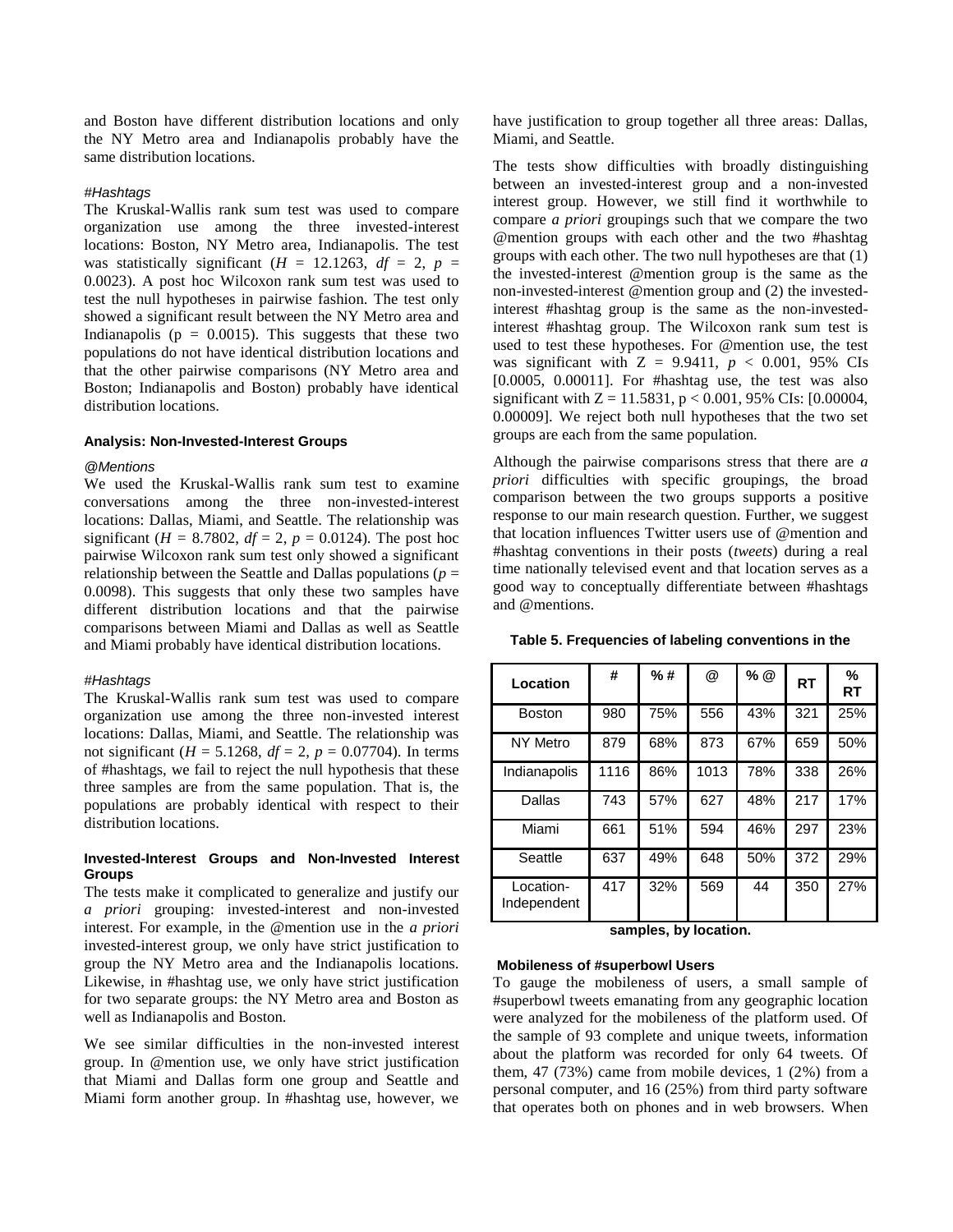considering the notion of interaction by location, it is useful to revisit the kinds of activity in terms of percentages of the three primary labeling conventions. Table 5 (above) revisits the content indicated in Table 2, focusing on the total percentages of tweets with labeling conventions. Relative to previous studies, these percentages indicate more aggressive use of all three labeling conventions by this sophisticated group of mobile chatterboxing users.

## **Qualitative Analysis**

We begin the qualitative analysis of the randomly selected set of location-independent #superbowl tweets by assessing their topical content. Beginning with Honyecutt and Herring (2009)'s coding scheme and simplifying it greatly based on the limited content produced by chatterboxers, we analyzed the content of the set of tweets (see Table 6). Slightly over one-third of tweets  $(n=32, 35%)$  were about the game itself, with over one-quarter (n=26, 28%) expressing general opinions, right under one-quarter (n=22, 24%) providing some kind of announcement for others, and 14% (n=13) commenting specifically on commercials. Of the 93 tweets, 87 were in English, 5 in Spanish, and 1 in German; all of these tweets were included in the analysis.

| <b>Content of tweets</b>                  | No. | %   |
|-------------------------------------------|-----|-----|
| Announce/advertise; Info for others       | 22  | 24% |
| Express opinion (general likes, dislikes) | 26  | 28% |
| Commercials (explicit mention of content) | 13  | 14% |
| Game events (explicit mention of content) | 32  | 35% |

## **Table 6. Content of random sample of #superbowl tweets independent of location.**

Of the 93 tweets containing the #superbowl #hashtag selected for study, 27 (29%) had additional #hashtags (66 tweets (68%) contained only the #superbowl #hashtag); a total of 138 #hashtags were retained for study. All of the #superbowl hashtags were deemed to have been about the venue except one, which was embedded in a sentence about a singing competition. #Hashtags described the contents of the tweet in which they were located by either reinforcing the words or substituting directly for words. In two cases, #hashtags were complete sentences. Preliminary observations reveal that #hashtags about venue, when accompanied by another #hashtag, were generally accompanied by a hashtag indicating the *aboutness* of the tweet. When three #hashtags were indicated, the third generally indicated affective content or reiterated the venue. See Table 7 (following page) for more details about *aboutness* of the 46 non-superbowl #hashtags.

Placement of all 138 #hashtags within the tweets was also observed: 102 (75%) #hastags functioned in a way similar to tags or descriptors, being placed outside of the text of the

| Aboutness of non-#superbowl<br>#hashtags (n=46)           | No.            | %   |
|-----------------------------------------------------------|----------------|-----|
| Directly concerning the contents of the<br>tweet          | 23             | 50% |
| Teams (e.g. #Patriots)                                    | 8              | 17% |
| Affective or conversational (e.g. #Imfao,<br>#JustSaying) | 6              | 13% |
| Venue other than #superbowl (e.g. #SB46)                  | 3              | 7%  |
| Network (e.g. #NBC)                                       | 2              | 4%  |
| Other (e.g. #IndianapolisChildrensChior)                  | $\mathfrak{p}$ | 4%  |
| Complete sentences (e.g.<br>#DaddysDrinkinCabernet)       | 2              | 4%  |

## **Table 7.** *Aboutness* **of non-#superbowl #hashtags in the random sample independent of location.**

tweets at the end  $(n=94, 68\%)$ , in the beginning  $(n=4, 3\%)$ , or in the middle of two sentences or complete thoughts  $(n=4, 3\%)$ . The remaining #hashtags  $(n=36, 26\%)$  were placed within the text of tweets, functioning as words or as complete sentences.

# **DISCUSSION**

Based on the results of the analysis, similar to Efron (2010), we view #hashtags on Twitter as first-order organizational acts rather than first-order communicative acts. In this way, library and information science has much to offer to the study of #hashtag use. Specifically, #hashtags serve to categorize a tweet by what the tweet is *about*. A #hashtag on Twitter functions as an index term that descriptively points to a tweet's topic or its *aboutness* in a process similar to how Maron (1977) describes the work of a professional indexer. #Hashtags therefore seem to be a unique form of topical relevance that is uncontrolled, chaotic, and impermanent. Users apply #hashtags to perform two functions: to describe in order to categorize, and, in their purely relevance form, to retrieve in order both to follow or join a conversation.

To further investigate the question of whether Twitter #hashtags, within this context, enhance organization or enable conversation, we again consider the role of organization and conversation. Organization implies that content is valuable (curated), and should be retrievable. Conversation implies a communicative act with an implied interlocutor. Because the tweets selected for this study have #hashtags, they are not solely meant to be broadcast to the followers of the users posting them; they are meant to be either included as parts of a larger conversation. In this way, we concede, as Weng et al (2010) do, that there is a facilitation of conversation through the use of #hashtags;

However, in a real-time environment like a nationally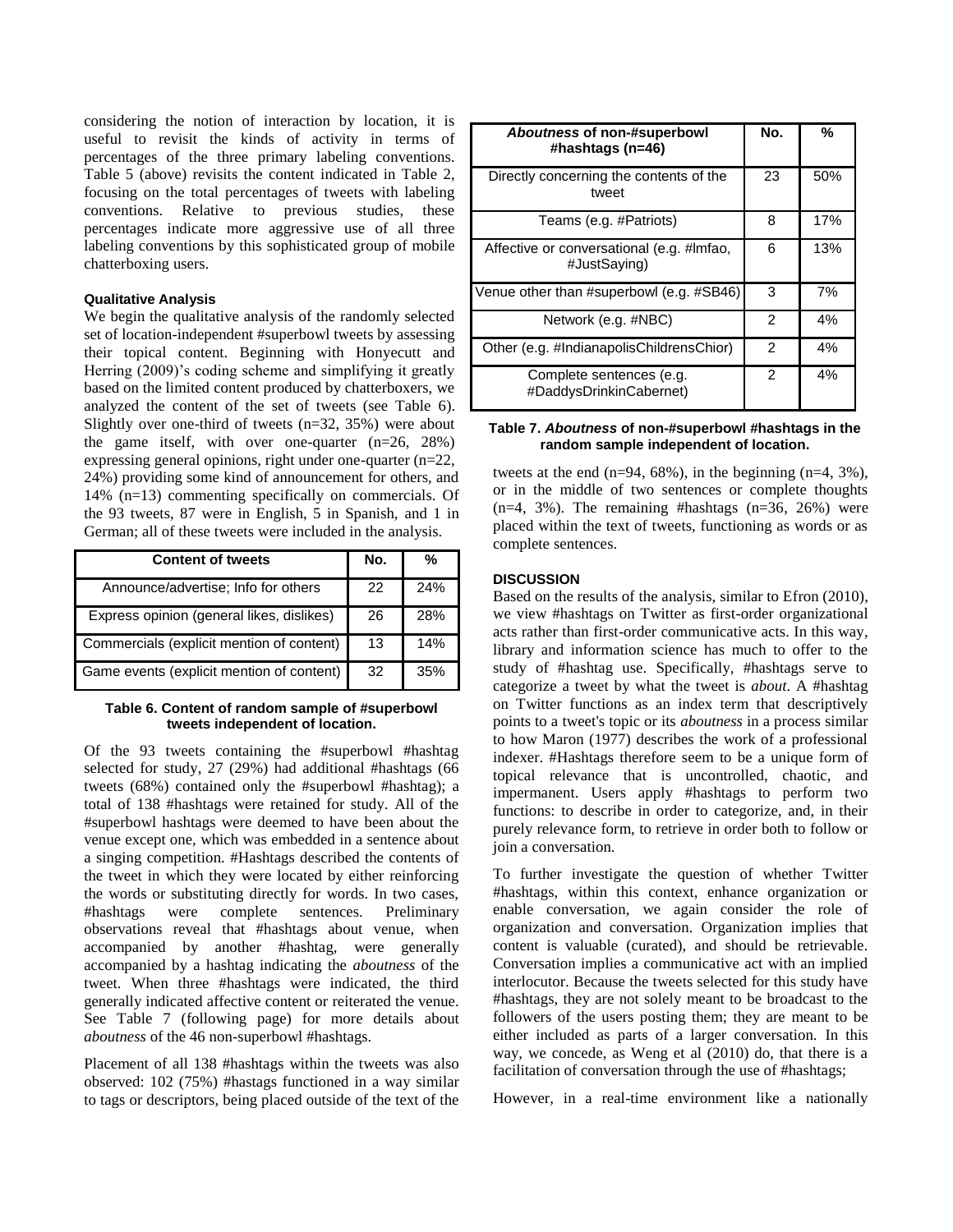televised event, #hashtags use promotes organization. #Hashtags function in a way similar to social tags in traditional social tagging sites like CiteULike, Flickr, and Delicious due to their spontaneous use and creation and their grouping function for *aboutness* and affective topics.

When deciding on a theoretical framework for analyzing and studying #hashtagged tweets in Twitter, it is necessary to distinguish between the field of organization and communication for choosing a theory. Results in this study imply that the greater the number of Twitter conventions used, the more the tweet should be considered conversation.

Our work continues the discussion of how users label the content of their posts for organization, discovery, and consumption by other users. As a case study, it raised questions for further investigation, while answering some basic questions about the functioning of labeling conventions, location, and *aboutness* in #hashtags.

# **LIMITATIONS, AND FURTHER STUDY**

This study includes a number of limitations. The Super Bowl is a popular event and therefore the locational, organizational, and conversational aspects of chatterboxing during this event may be more pronounced than in other Twitter studies where certain groups have a non-invested interest in a much less dramatic event and its outcome. Also, while we show that there is a difference between users' symbolic conventions to organize and communicate on Twitter, and that the relationship between these conventions becomes statistically dependent for investedinterest locations in our chatterboxing context, we make no generalizable, qualitative claims about the use of these two conventions. More understanding about the qualitative differences and uses is needed.

Despite these limitations, this study offers the first largescale investigation testing the similarity of Twitter labeling conventions and the potential to consider #hashtags as organizational mechanisms, doing so from within the novel context of chatterboxing. This study therefore lays the groundwork for the investigations mentioned above. Additionally, it claims that location is an important variable within the chatterboxing context. How location may be an important variable in other social computing contexts and activities, as well as chatterboxing, also needs to be examined in further study.

#### **CONCLUSION**

Based on the quantitative aspects of the study, we rejected the notion that #hashtags are identical to @mentions, and based on the qualitative aspects, we reject the notion that #hashtags do not provide for the description of tweet *aboutness* in a way that may be similar to social tagging. Accordingly, we feel that it is appropriate for researchers to use organization of information theory when analyzing #hashtags in tweets.

Within the context of chatterboxing during a real-time event, we drew several conclusions from the statistical tests. First, empirical evidence suggested the use of #hashtags and @mentions in Twitter posts are different actions and result in different entities. Location has a slight positive influence on their statistical dependency.

A more minor conclusion was that location seemed to play an important role in implicit group formation when frequencies are used to measure the respective symbols. The implication is that location may be an important dependent variable in chatterboxing studies. We argued later that this is an important research area to be investigated in future research.

# **REFERENCES**

- BlueFin. (2012, February 6). Super Bowl XLVI: A social TV phenomenon. Retrieved from http://bluefinlabs.com/blog/2012/02/06/superbowl-xlvi-a-social-tv-phenomenon/
- boyd, d., Golder, S., and Lotan, G. (2010). Tweet, tweet, retweet: Conversational aspects of retweeting on Twitter. In *System Sciences (HICSS), 2010 43rd Hawaii International Conference on*, pages 1-10. IEEE.
- Conover, W.J. (1980). *Practical nonparametric statistics*. Second edition. New York: John Wiley & Sons.
- De Bellis, N. (2009). *Bibliometrics and citation analysis: From the Science Citation Index to cybermetrics*. Lanham, MD: Scarecrow Press.
- Dougall, J. (2012, March 15). Social web makes TV viewers 'chatterboxers'. Sky News. Retrieved from http://news.sky.com/home/technology/article/1618 9017
- Efron, M. (2010). Hashtag retrieval in a microblogging environment. In *Proceedings of the 33rd international ACM SIGIR conference on Research and development in information retrieval*, pages 787-788. doi: 10.1145/1835449.1835616
- Efron, M. (2011). Information search and retrieval in microblogs. *Journal of the American Society for Information Science and Technology, 62*(6), 996- 1008.
- Gentry, Jeff. (2012). twitteR: R based Twitter client. R package version 0.99.19. http://CRAN.Rproject.org/package=twitteR.
- Hjørland, B. (2001). Towards a theory of aboutness, subject, topicality, theme, domain, field, content . . . and relevance. *Journal of the American Society for Information Science and Technology, 52*(9), 774-778. doi: 10.1002/asi.1131
- Holm, S. (1979). A simple sequentially rejective multiple test procedure. *Scandinavian Journal of Statistics, 6*(2), 65-70. http://www.jstor.org/stable/4615733
- Honeycutt, C. and Herring, S. C. (2009). Beyond microblogging: Conversation and collaboration via